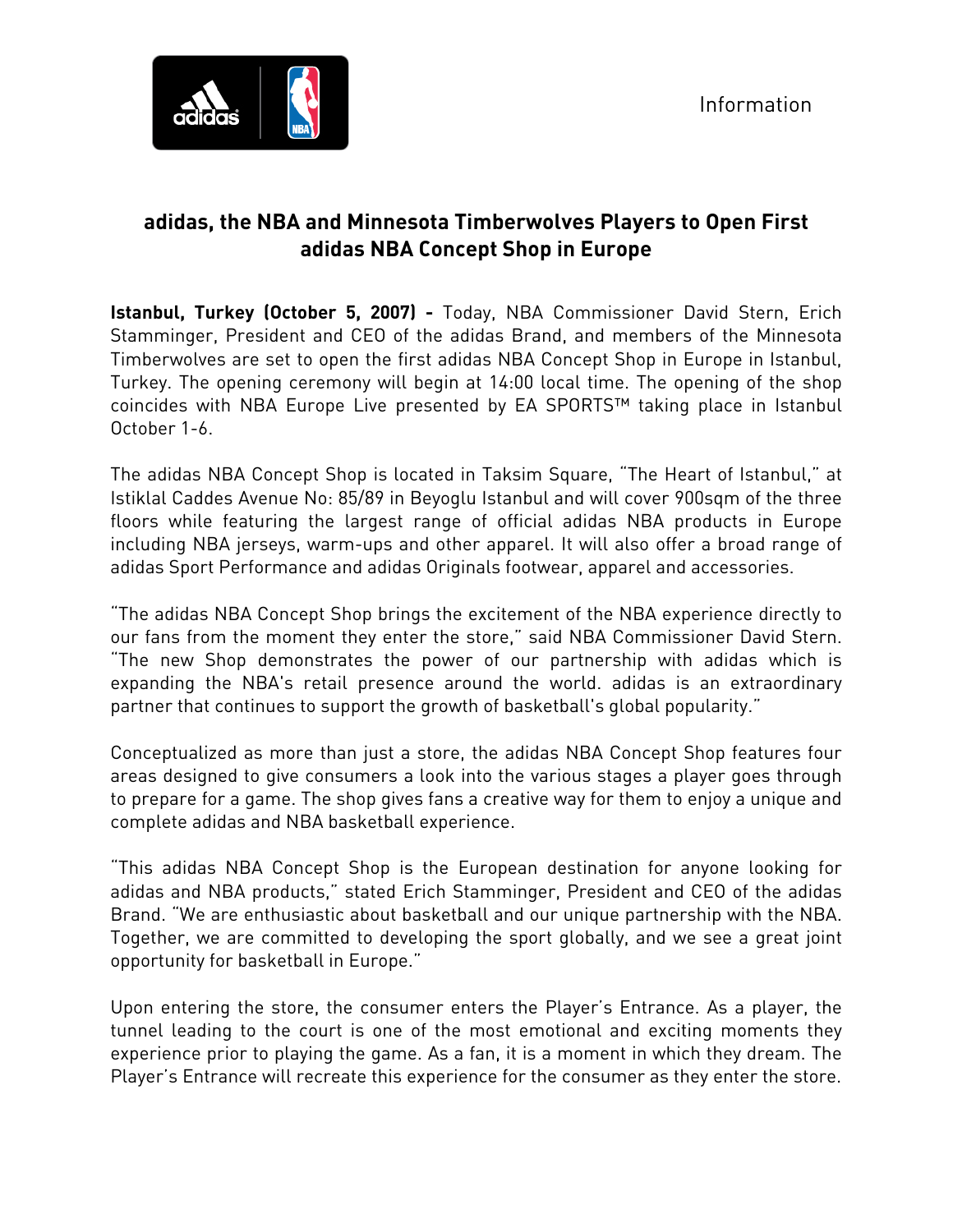

The Court Zone is the heart of the store. This is where the consumer is immersed into the full team experience. This is where fans will find a wide range of official adidas NBA products as well as adidas Basketball products.

In the Training Zone, consumers will find the products they need to prepare to take their games to the highest level, while the Transition Zone is meant to replicate when the players step off the court to relax, socialize and get away from the game. In this area, consumers will find a number of products designed for off the court, as well as activities that many NBA players take part in. The Transition Zone includes lounge seating, a variety of magazines and books, as well as, a video game entertainment centre and music listening station.

### **About adidas**

adidas has been providing innovative products for the world's best athletes for more than 50 years, from past NBA legends to today's superstars, such as Gilbert Arenas, Chauncey Billups, Tim Duncan, Kevin Garnett, Dwight Howard and Tracy McGrady.

On April 11, 2006 the adidas Group and the National Basketball Association signed an 11-year global merchandising partnership that will make the adidas brand the official uniform and apparel provider for the NBA, the Women's National Basketball Association (WNBA) and the NBA Development League (D-League) beginning with the 2006-07 NBA season.

## **About the NBA**

The NBA reaches fans and consumers worldwide through the licensing and marketing of consumer products bearing the league's trademarks and player attributes. Over 300 licensees manufacture, sell and market NBA products, which are sold in more than 100,000 retail locations, in 100 countries on 6 continents. Major categories include video games, apparel, footwear, sporting goods and trading cards. The NBA also owns and operates the world-famous NBA Store on Fifth Avenue in New York City, as well as NBAStore.com. Over 1 million fans visit the NBA Store each year. In addition to offering a large assortment of NBA and WNBA merchandise, the store features multimedia attractions, a fully operational broadcast booth and an official half-court used for special events, and regularly-scheduled appearances by NBA and WNBA players, legends and celebrities. NBAStore.com is visited by over 20 million people each year and offers a European specific store as well.